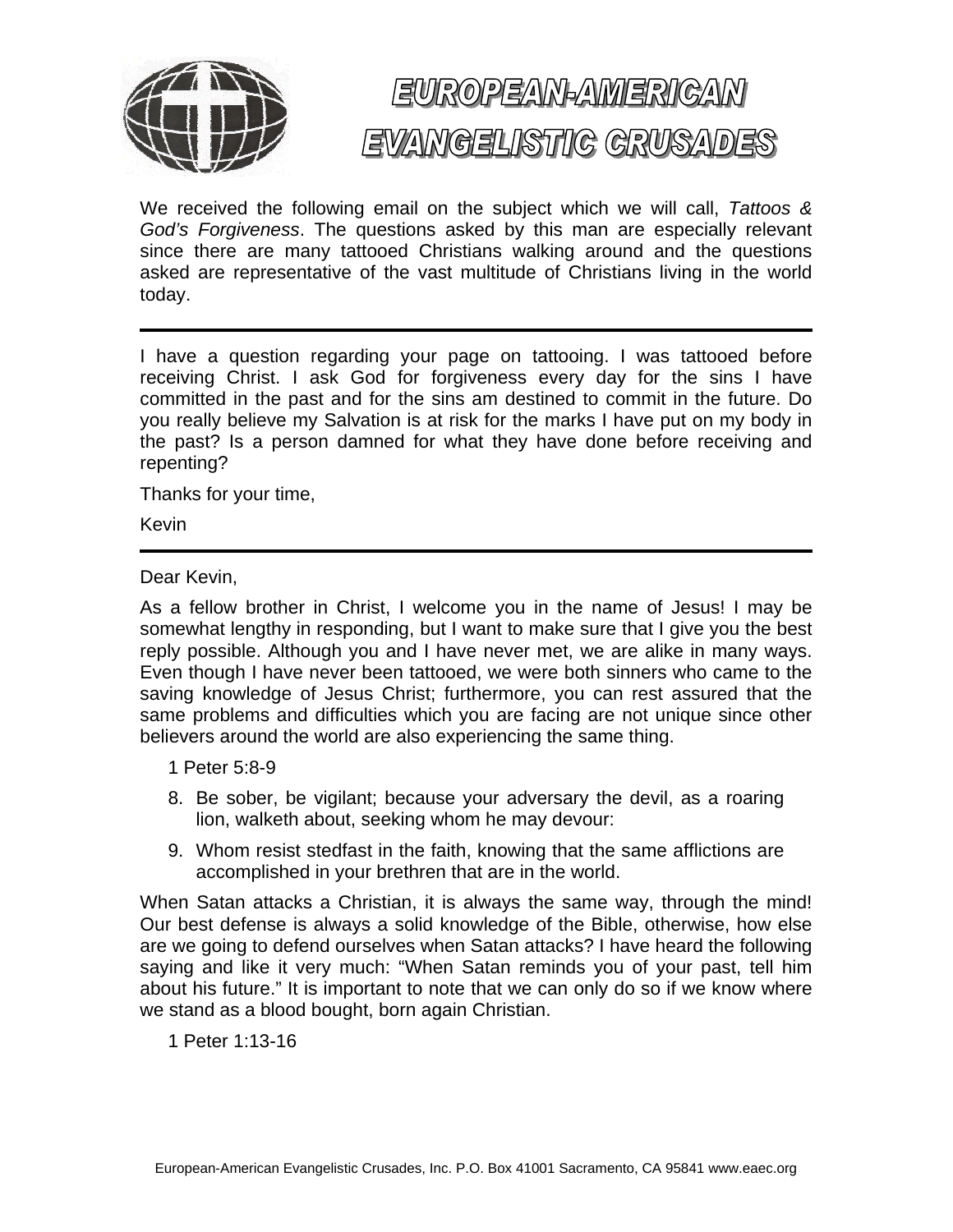- 13. Wherefore *gird up the loins of your mind*, be sober, and hope to the end for the grace that is to be brought unto you at the revelation of Jesus Christ;
- 14. As obedient children, not fashioning yourselves according to the former lusts in your ignorance:
- 15. But as he which hath called you is holy, so be ye holy in all manner of conversation;
- 16. Because it is written, Be ye holy; for I am holy.

When we become saved, we are viewed as a new creation in God's eyes. As you read the scripture below, take note of the word "reconciliation." It literally means "enemies being made friends again." You see, we were enemies with God because of the sin we all have when we are born into this world. God is totally holy and without sin and it was because of Adam's sin that we all are in this state (Romans 5:12). So when we come to the cross and confess Jesus Christ as our Lord and Savior, God the Father sees us as a new creation. Like a dirty chalkboard, He wipes away all the sins in our life up to that point. The old markings are gone and we have a clean slate. So when Satan reminds you of your past, you don't have to feel guilty about it, he can't hang that garbage over your head anymore!

2 Corinthians 5:17-21

## 17. **Therefore if any man be in Christ,** *he is a new creature***:** *old things are passed away; behold, all things are become new.*

- 18. And all things are of God, who hath reconciled us to himself by Jesus Christ, and hath given to us the ministry of reconciliation;
- 19. To wit, that God was in Christ, reconciling the world unto himself, not imputing their trespasses unto them; and hath committed unto us the word of reconciliation.
- 20. Now then we are ambassadors for Christ, as though God did beseech you by us: we pray you in Christ's stead, be ye reconciled to God.
- 21. For he hath made him to be sin for us, who knew no sin; that we might be made the righteousness of God in him.

The concept that we need to continually ask God to forgive us of past sins in not found in the Bible. Like I stated earlier, your life can be likened to a chalkboard, when you sin, marks are written upon it and when you confess your sins, the Lord will wipe them away to be remembered no more. We simply don't need to ask God for forgiveness for the same sin over and over again.

Psalms 103:8-18

- 8. The LORD is merciful and gracious, slow to anger, and plenteous in mercy.
- 9. He will not always chide: neither will he keep his anger for ever.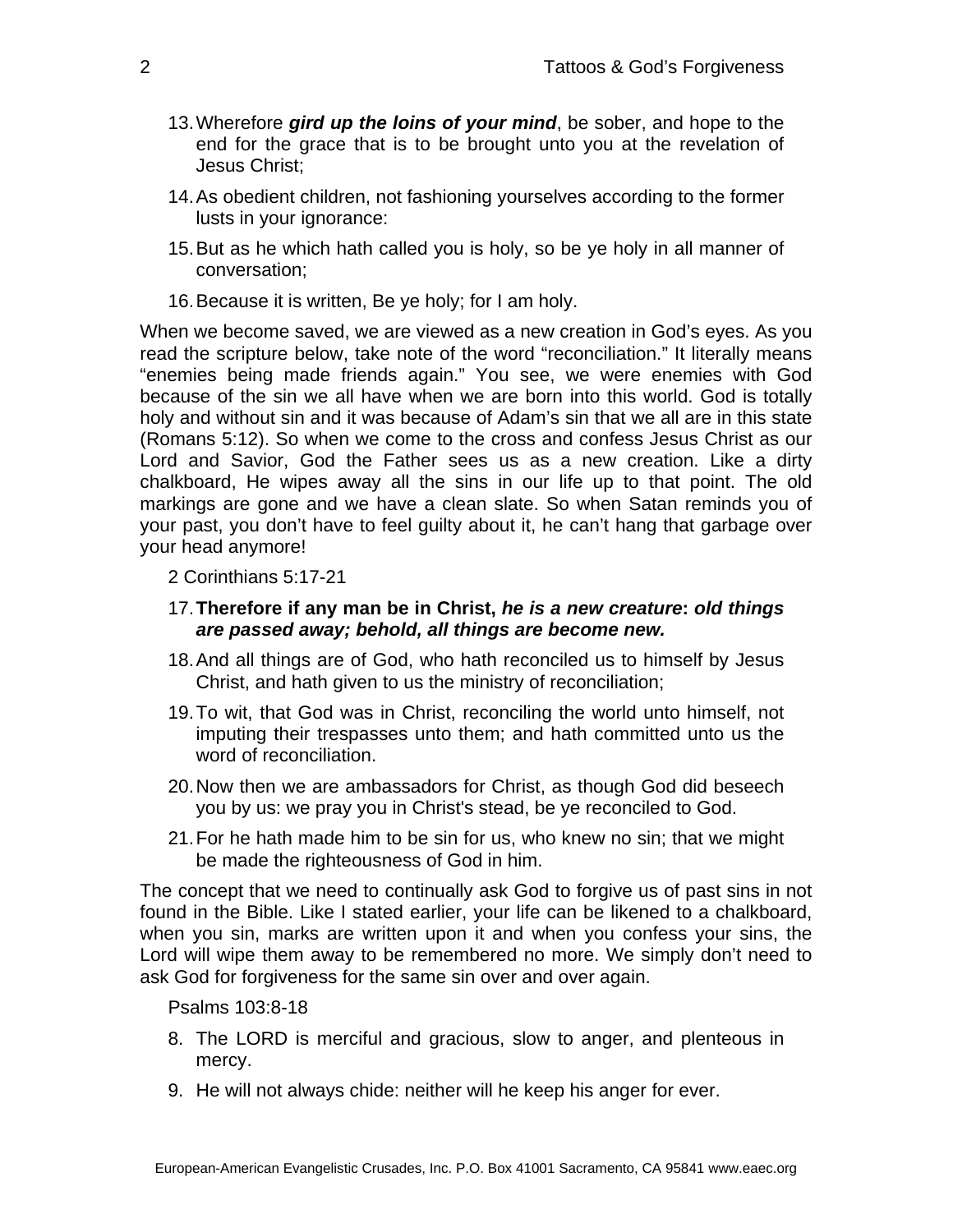- 10. He hath not dealt with us after our sins; nor rewarded us according to our iniquities.
- 11. For as the heaven is high above the earth, so great is his mercy toward them that fear him.

## 12. *As far as the east is from the west, so far hath he removed our transgressions from us.*

Once we have repented, renounce the sin and broken the curse, it's over and done. It might be that we might have to make restoration to people we hurt or go to prison for a crime committed, but as far as God is concerned, we are totally forgiven. We have the confidence of knowing that when we confess our sins, God will forgive us. How do I know this, because the Bible says so!

- 1 John 1:4-10
- 4. And these things write we unto you, that your joy may be full.
- 5. This then is the message which we have heard of him, and declare unto you, that God is light, and in him is no darkness at all.
- 6. If we say that we have fellowship with him, and walk in darkness, we lie, and do not the truth:
- 7. But if we walk in the light, as he is in the light, we have fellowship one with another, and the blood of Jesus Christ his Son cleanseth us from all sin.
- 8. If we say that we have no sin, we deceive ourselves, and the truth is not in us.
- 9. *If we confess our sins, he is faithful and just to forgive us our sins, and to cleanse us from all unrighteousness.*
- 10. If we say that we have not sinned, we make him a liar, and his word is not in us.

If you go back and reread verse 9, I find it peculiar that you are confessing future sins which you have not even committed. This concept is not even found in the Bible. Each and every day is truly a gift from the Lord. He won't allow us to go back and redo the past, nor can we see the future, but should be content to live in the present. That is the way we need to handle the sins in our life. We confess our sins of the past and present and strive to live in obedience to the Lord for the future. The Lord will forgive; He's just waiting for you to make contact with Him.

## *Do you really believe my Salvation is at risk for the marks I have put on my body in the past? Is a person damned for what they have done before receiving and repenting?*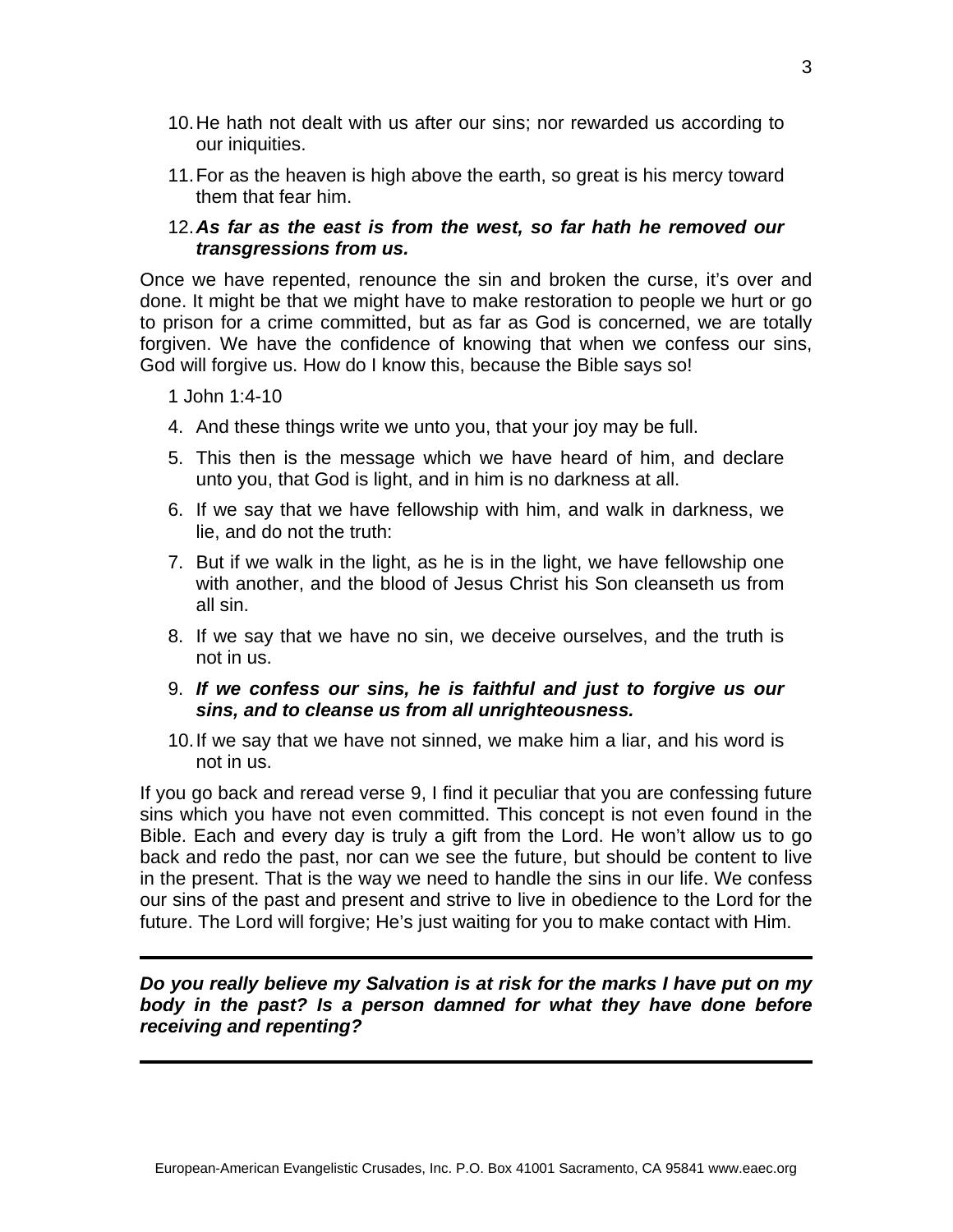The only sin that will send a person to hell is the rejection of the Lord Jesus Christ. Jesus wasn't joking when He declared, "I am the way, the truth, and the life: no man cometh unto the Father, but by me." (John 14:6)

John 3:16-18

- 16. For God so loved the world, that he gave his only begotten Son, that whosoever believeth in him should not perish, but have everlasting life.
- 17. For God sent not his Son into the world to condemn the world; but that the world through him might be saved.
- 18. He that believeth on him is not condemned: but **he that believeth not is condemned already,** *because he hath not believed in the name of the only begotten Son of God.*

God loves you so much that when you were a dirty rotten sinner and totally helpless even though you didn't know it, Christ still died for you.

Romans 5:6-8

- 6. **For** *when we were yet without strength***, in due time** *Christ died for the ungodly***.**
- 7. For scarcely for a righteous man will one die: yet peradventure for a good man some would even dare to die.
- 8. But God commendeth his love toward us, in that, *while we were yet sinners, Christ died for us.*

Did you know that God loves you unconditionally? There is nothing that can literally separate you from the love of God!

Romans 8:38-39

- 38. For I am persuaded, that neither death, nor life, nor angels, nor principalities, nor powers, nor things present, nor things to come,
- 39. Nor height, nor depth, nor any other creature, shall be able to separate us from the love of God, which is in Christ Jesus our Lord.

We are not saved because we stop sinning; we are saved by the blood of Jesus Christ and His atonement on the cross. We don't stop our sinful practices to be saved but rather it is out of obedience and a love to please the Lord. Your salvation in Jesus Christ is secure, irregardless of the marks you have placed upon your body up to now. However, in the future there will come a time when a world leader (the Antichrist) will require you to take a mark in your forehead or right hand.

Revelation 13:16-18

- 16. And he causeth all, both small and great, rich and poor, free and bond, to **receive a mark in their right hand, or in their foreheads**:
- 17. And that no man might buy or sell, save he that had the mark, or the name of the beast, or the number of his name.